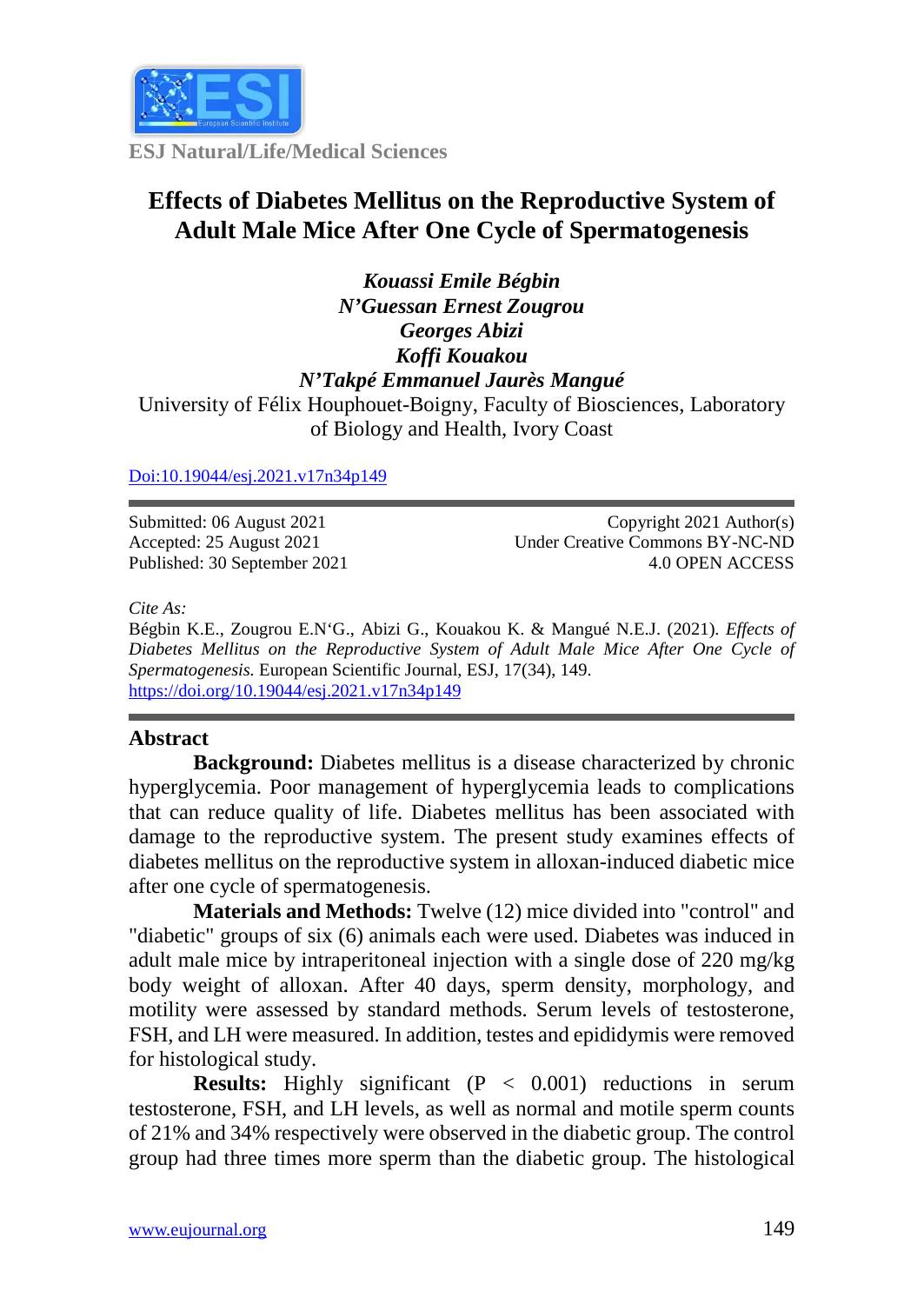study showed that diabetic animals had atrophied seminiferous tubules, increased inter-tubular spaces, loss of interstitial tissue, degeneration of seminiferous tubules, and almost complete reduction of sperm count in the epididymal duct.

**Conclusion:** Chronic hyperglycemia is therefore deleterious to the male reproductive system of mice. It leads to hypogonadism, which causes dysfunction of the male reproductive system, and can lead to infertility in men with diabetes mellitus.

## **Keywords:** Reproductive System, Diabetes Mellitus, Spermatogenesis

#### **Introduction**

Diabetes mellitus is the most common endocrine disease and one of the most common chronic disorders (Wherrett *et al*., 2018). It is a condition characterized by chronic hyperglycemia (Punthakee *et al*., 2018). The International Diabetes Federation (IDF) estimates that 463 million people were living with diabetes mellitus in 2019. This number is expected to rise to 578 million by 2030 and 700 million by 2045 (IDF, 2019). Poor management of high blood glucose in people with diabetes have led to complications that can significantly reduce their quality of life. Diabetes mellitus has been associated with reproductive system impairment in both men and women (Shojaeii *et al*., 2014). However, a recent study showed that hypogonadism is common in men with diabetes mellitus, and the prevalence is as high as 40% for type 2 diabetes (Bebb *et al*., 2018). This deficit in sex hormone secretion is thought to be responsible for the erectile dysfunction and spermatogenesis disturbance observed in diabetic men (Jangir & Jain, 2014; Ding *et al*., 2015). Hypogonadism has been shown to negatively impact the quality of life of men, irrespective of age, with a greater impact in men with permanent, rather than intermittent, erectile dysfunction (Rosen *et al*., 2004; Corona *et al*., 2013; Maiorino *et al*., 2017). In addition, diabetic men with hypogonadism have an increased risk of cardiovascular mortality compared to eugonadal men with diabetes (Bebb *et al*., 2018).

Although hypogonadism is well recognised as a complication of diabetes, infertility among diabetic men is a lesser examined problem, and the assessment of gonadal status is not clearly established. Alloxan-induced diabetic mice are widely used to study the effect of diabetes mellitus on fertility (Carvalho *et al*., 2003; Arikawe *et al*., 2006; Gumieniczek & Wilk, 2009). The present study examines effects of diabetes mellitus on the male reproductive system of alloxan-induced diabetic mice after one cycle of spermatogenesis (34 days for mice). Specifically, it aims to analyse serum levels of testosterone and pituitary gonadotropins, sperm parameters, testicular weight, and the condition of testicular and epididymal tissue.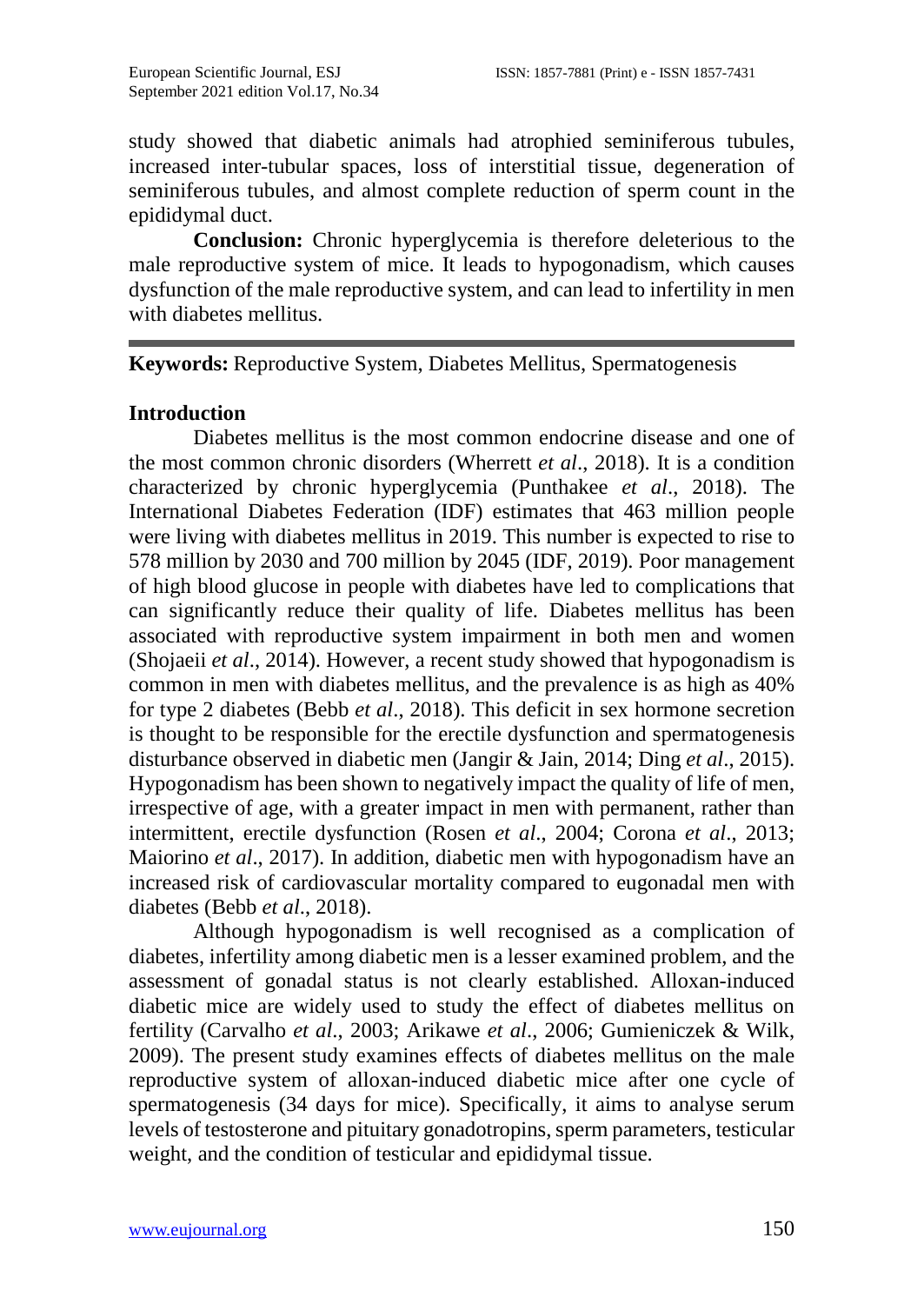## **Materials and Methods Experimental Animals**

Adult male Swiss mice were used in this study. They were 10 to 12 weeks old and weighed between 28 and 32 g. These animals were bred in the vivarium of the "École Normale Supérieure" in Abidjan (Ivory Coast). They were housed and maintained at a constant temperature of 27-29º C with a relative humidity of 65% and standard 12:12 h light-darkness cycles. Animals were handled according to the guidelines of the Ethical Committee on the use and care of experimental animals of the Department of Biosciences, Université Félix Houphouët-Boigny, Ivory Coast.

## **Induction of Diabetes**

Animals were deprived of food for 16 hours. Diabetes was induced by intraperitoneal injection of a single dose of 220 mg/kg body weight (BW) of alloxan dissolved in isotonic solution (0.9% NaCl). Animals developed diabetes after 3 days. Mice with blood glucose level of 3 g/L (clinical diabetes  $\geq$  1.26 g/L) or higher were selected for the study.

## **Experimental Design**

Mice were divided into two (2) groups of six (6) animals as follows:

- Group 1: Healthy mice (control);
- Group 2: Diabetic mice.

They were housed in groups of 3 animals. They had free access to standard rodent chow and tap water ad libitum for 40 days. At the end of the experiment, animals were anesthetized with ether in order to collect spermatozoa for analysis of sperm parameters. Blood samples were collected in dry tubes for the determination of serum testosterone, FSH, and LH concentrations. In addition, testes and epididymis were immediately removed, weighed, and fixed in 10% formalin for histological study.

## **Blood Glucose Level and Body Weight Measurements**

Animals were fasted prior to the determination of blood glucose level and body weight. Values were recorded weekly, and blood glucose estimation was performed with an On Call® Extra test strip meter (USA). Blood samples were collected from the tail end of the mice.

## **Sperm Collection**

Animals were anesthetized with ether. The tail of the left epididymis was collected by opening the scrotum, and then dilated in 5 mL of 9‰ NaCl previously incubated in a water bath at 36 °C. Thus the spermatozoa diffused into the solution (Ngoula *et al*., 2007).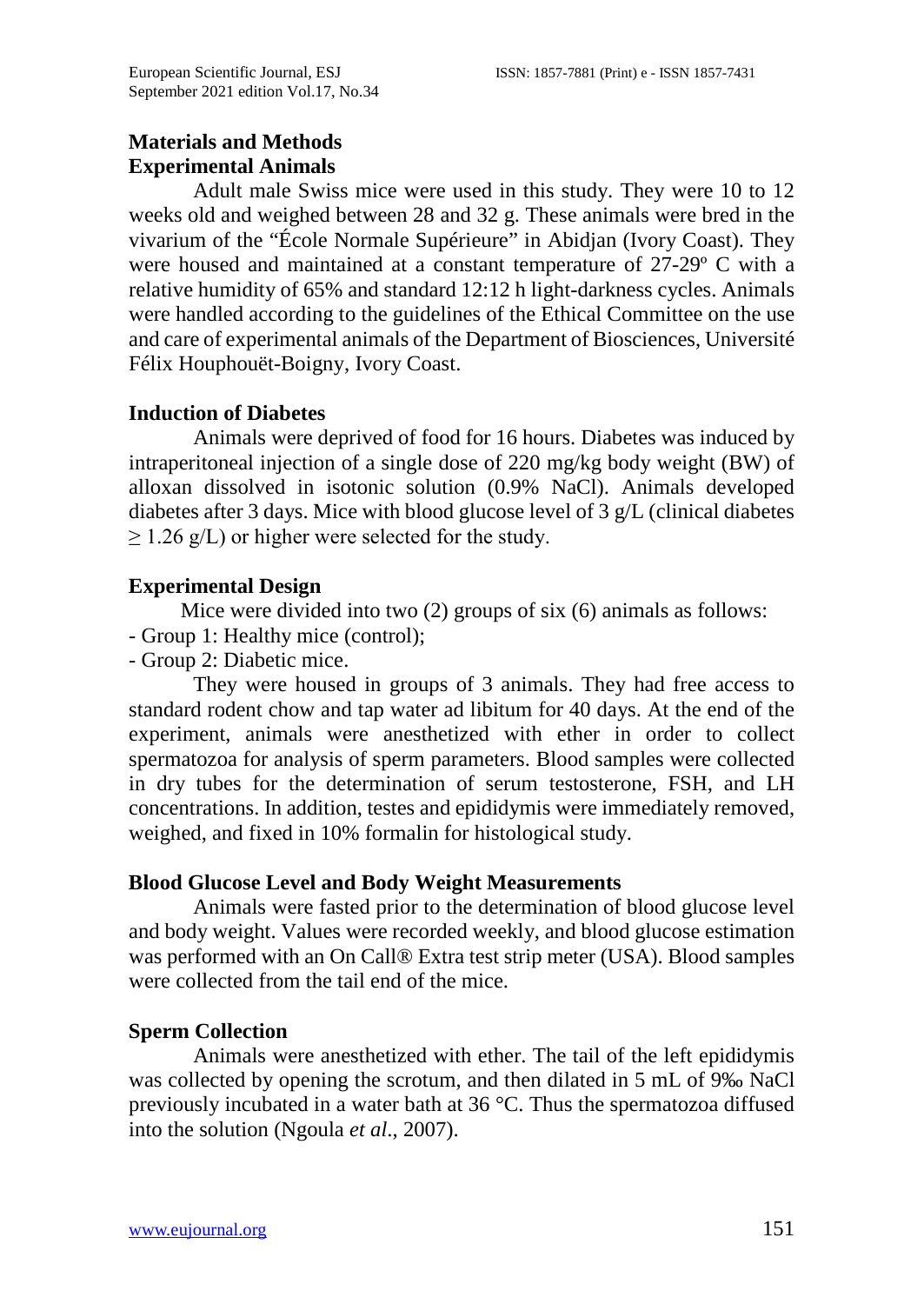## **Sperm Motility**

A fine drop of epididymis macerate was placed and spread lightly on a slide previously maintained at 36°C. The slide was mounted on a light microscope (Olympus CX31RBSF, Philippine) at  $\times$ 100 magnification. The sperm were filmed with an AmScope (SN: 1605261081) camera (London, United Kingdom). Motile and immobile sperm were subsequently counted on 5 random fields, and the percentage of motile forms was determined (Zougrou *et al*., 2018).

## **Sperm Cell Concentration**

A drop of epididymis macerate was collected and deposited on a Malassez cell and covered with a cover slip. The sperm count was performed under a light microscope (magnification  $\times$ 400). The number of sperm per mm<sup>3</sup> was estimated by the following formula (Sultan *et al*., 1982):

$$
N = \frac{X \times fd \times 10^6}{4}
$$

X: Number of sperm counted in 5 grids of the Malassez cell fd: Dilution factor (20) N: Number of sperm per mm3

#### **Sperm Morphology**

Sperm morphological abnormalities include fusion, isolated heads, and deformed heads and/or tails (OECD 416, 2001). Two hundred (200) sperm were examined in liquid medium on 3 random fields. The percentage of normal sperm was calculated (Linder *et al*., 1992).

#### **Serum FSH, LH and Testosterone Measurements**

Pituitary gonadotropins (FSH and LH) and testosterone were determined using the Hitachi 902 (Japan) ELFA (Enzyme Linked Fluorescent Assay) technique.

## **Histological Study**

Testicles and the right caudal epididymis were removed and fixed in 10% formalin. After 72 hours, they were dehydrated and cleared in alcohol  $(80^{\circ}, 90^{\circ}$  and  $100^{\circ})$  and toluene (99.5 %) baths respectively. Each organ was impregnated and embedded in paraffin. The whole set was cut at  $5 \mu m$  with a microtome (Leica RM2125 RTS, Germany). The resulting sections were stained in Harris haematoxylin and eosin solutions respectively. Mounting them using Eukitt allowed their good readability under a light microscope (Olympus CK41SF, Philippines) (Zougrou *et al*., 2018). The installation of a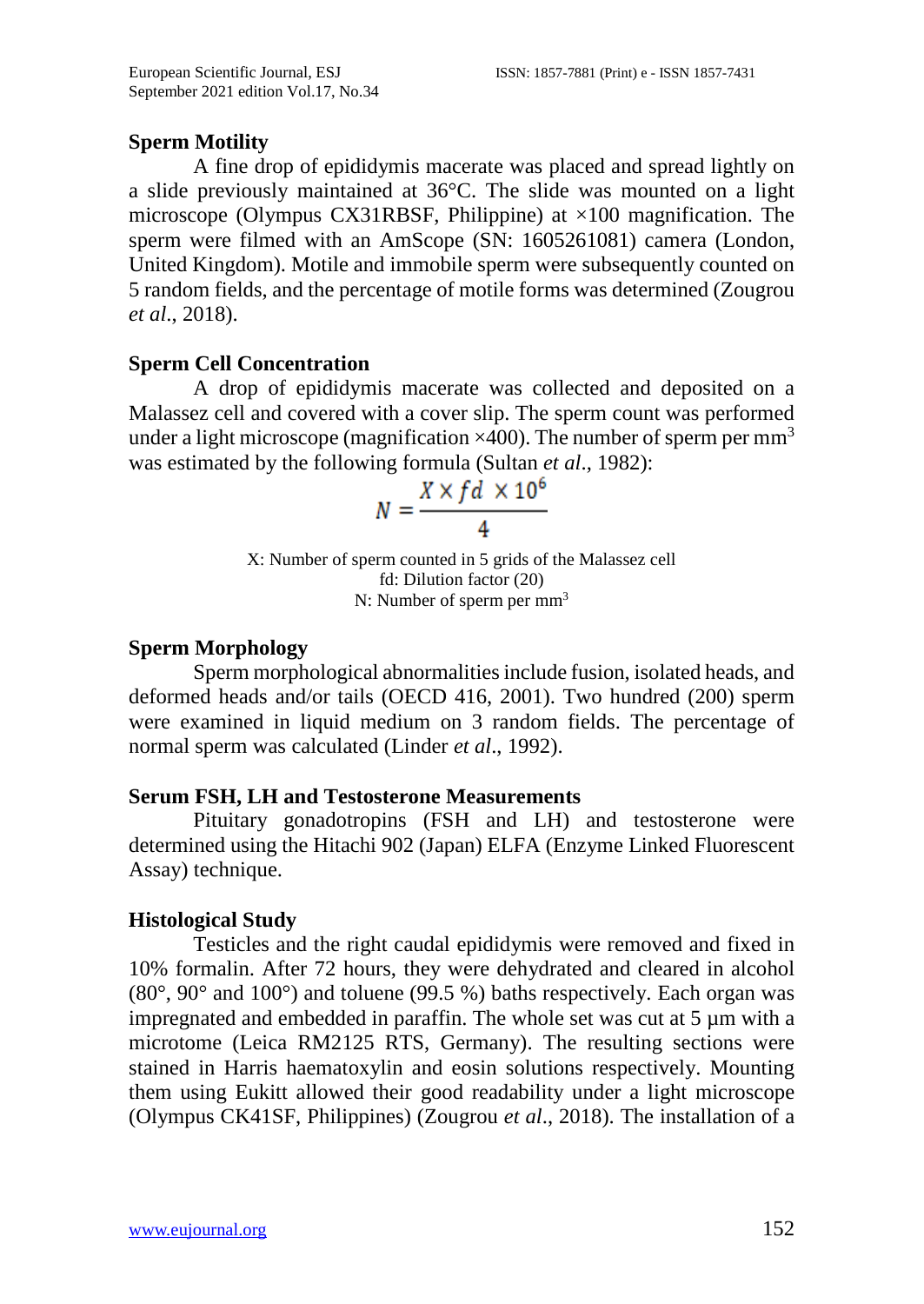camera connecting the microscope to a computer allowed image taking via AmScope 3.7 software (London, United Kingdom).

#### **Statistical Analysis**

Different values obtained were expressed as the mean, followed by the standard error of the mean (M±SEM). The significance of differences observed between groups of animals was assessed by the Student's T-test using GraphPad Prism 7.03 software (San Diogo California, USA).

## **Results**

#### **Changes in Blood Glucose Concentration and Body Weight**

Figure 1 shows the time course of basal blood glucose levels in control and diabetic groups. At the beginning of the experiment, the basal blood glucose levels of the diabetic mice  $(3.62 \pm 0.13 \text{ g/L})$  were significantly elevated (P < 0.001) compared to the control (0.70  $\pm$  0.01 g/L). These blood glucose levels remained statistically stable until the end of the experiment. The body weight of control animals increased during the experiment while that of the diabetic mice decreased. Control mice had a weight gain of 21.62% compared to a loss of  $27.46\%$  (P < 0.001) in diabetic mice (Figure 2).



**Figure 1**. Changes in Serum Glucose Concentration in Experimental Groups during the Experiment Comparison control group and diabetic group, (Mean $\pm$ SEM), (n = 6). \*\*\*\*





**Figure 2**. Changes in Body Weight in Experimental Groups during the Experiment Comparison control group and diabetic group, (Mean $\pm$ SEM), (n = 6). \*\*\* p<0.001.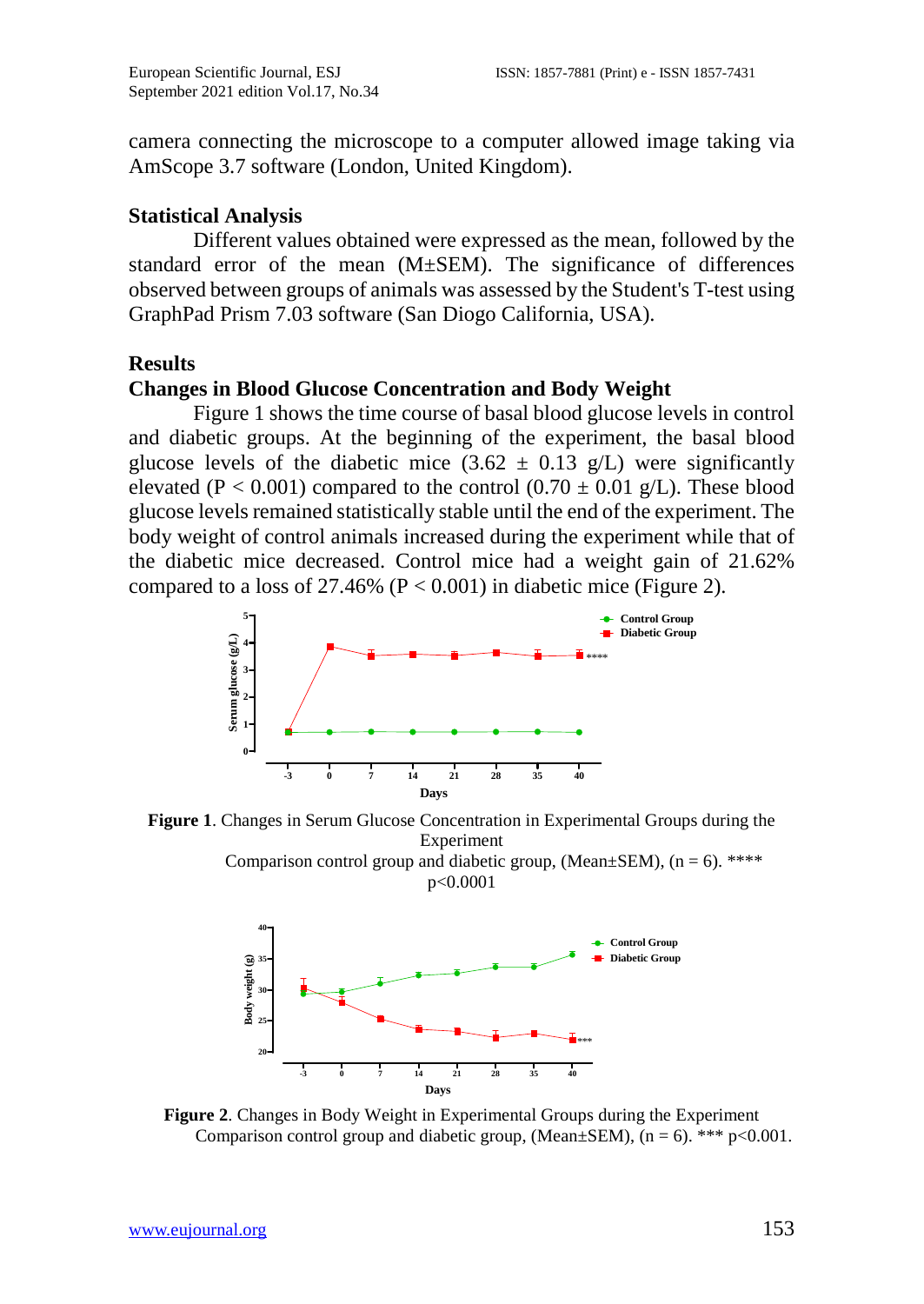#### **Testicular Weight and Serum FSH, LH and Testosterone Levels**

Testicular weights of diabetic animals  $(0.68 \pm 0.03 \text{ g})$  were significantly lower ( $P < 0.5$ ) than those of healthy animals (0.79  $\pm$  0.02 g), a decrease of 16% (Figure 3). Diabetic mice had significantly ( $P < 0.001$ ) lower levels of sex hormones than the control group. Indeed, the serum testosterone level of the diabetic group was 24.28 times lower than that of the control group. The FSH and LH levels of these diabetic animals were 4.15 and 3.93 times lower than those of the control group respectively (Table I).



**Groups**

**Figure 3**. Testes Weight in Experimental Groups Comparison between control group and diabetic group, (Mean $\pm$ SEM), (n = 6).  $*p<0.05$ 

| <b>Table I.</b> Blood Concentrations of Testosterone, FSH and LH in Experimental Groups |  |  |
|-----------------------------------------------------------------------------------------|--|--|
|-----------------------------------------------------------------------------------------|--|--|

|                      | Groups            |                        |
|----------------------|-------------------|------------------------|
|                      | Control group     | Diabetic group         |
| Testosterone (ng/mL) | $1.603 \pm 0.077$ | $0.066 \pm 0.008$ **** |
| FSH (UI/mL)          | $0.137 \pm 0.007$ | $0.033 \pm 0.003$ ***  |
| $LH$ (UI/mL)         | $0.247 \pm 0.009$ | $0.063 \pm 0.007$ **** |

Comparison between control group and diabetic group,  $(\overline{Mean} \pm \overline{SEM})$ ,  $(n = 6)$ . \*\*\* p<0.001, \*\*\*\* p<0.0001

#### **Sperm Parameters**

The control group had 3 times more sperm than the diabetic group (Figure 4). Significant ( $P < 0.001$ ) reductions of 21% and 34% in normal and motile sperm counts respectively were observed in diabetic mice compared to healthy mice (Figures 5 and 6).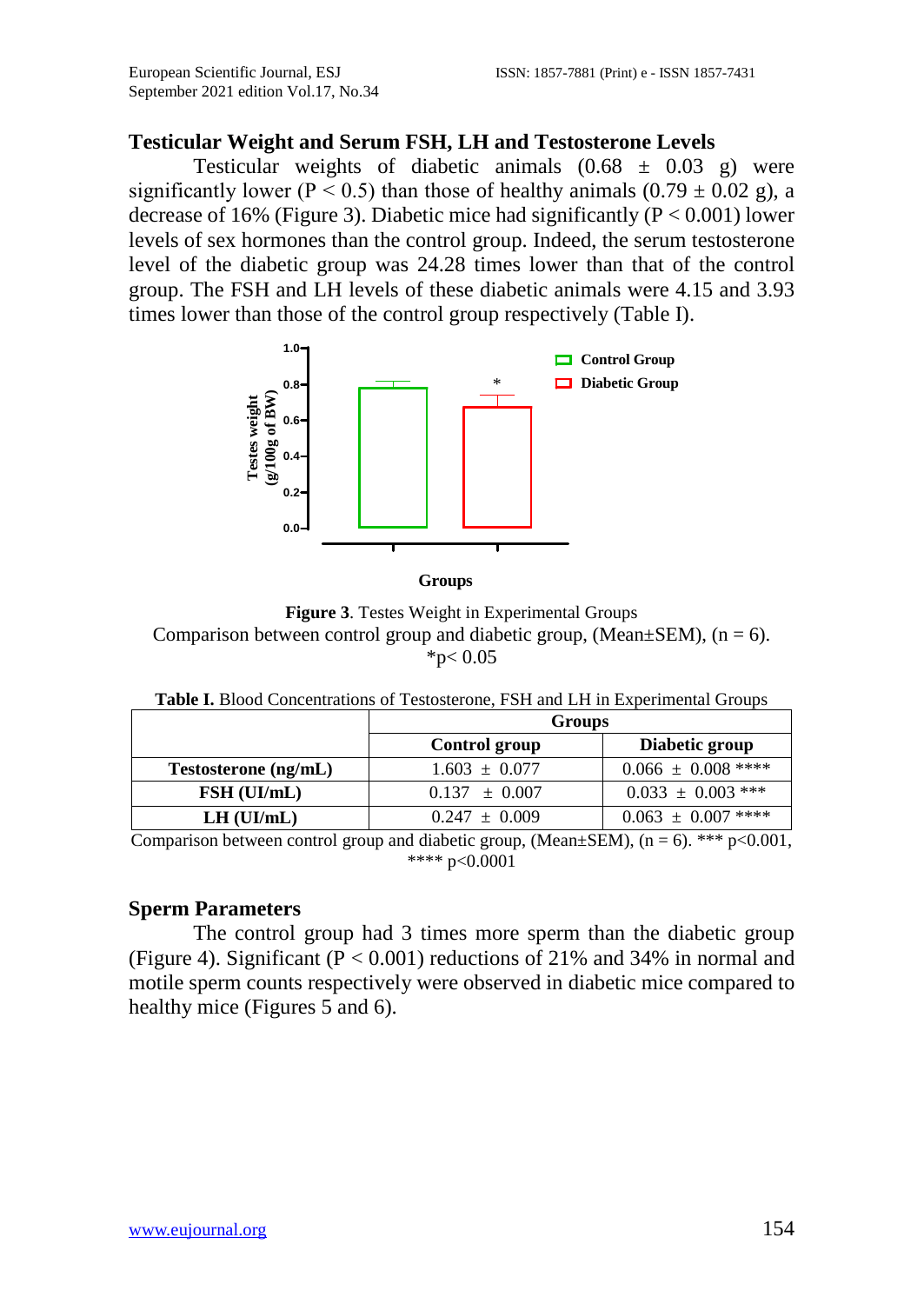

**Groups**

**Figure 4**. Sperm Count in Experimental Groups Comparison control group and diabetic group, (Mean $\pm$ SEM), (n = 6). \*\*\* p<0.001



**Figure 5**. Normal Sperm in Experimental Groups Comparison control group and diabetic group, (Mean $\pm$ SEM), (n = 6), \*\*\* p<0.001



**Groups**

**Figure 6**. Sperm Motility in Experimental Groups Comparison control group and diabetic group, (Mean $\pm$ SEM), (n = 6). \*\*\* p<0.001

#### **Histological Study**

Figure 7 shows cross sections of testes and epididymis of healthy and diabetic mice. Seminiferous tubules of healthy mice were intact. Different stages of spermatogenesis were observed. Interstitial tissue was present. In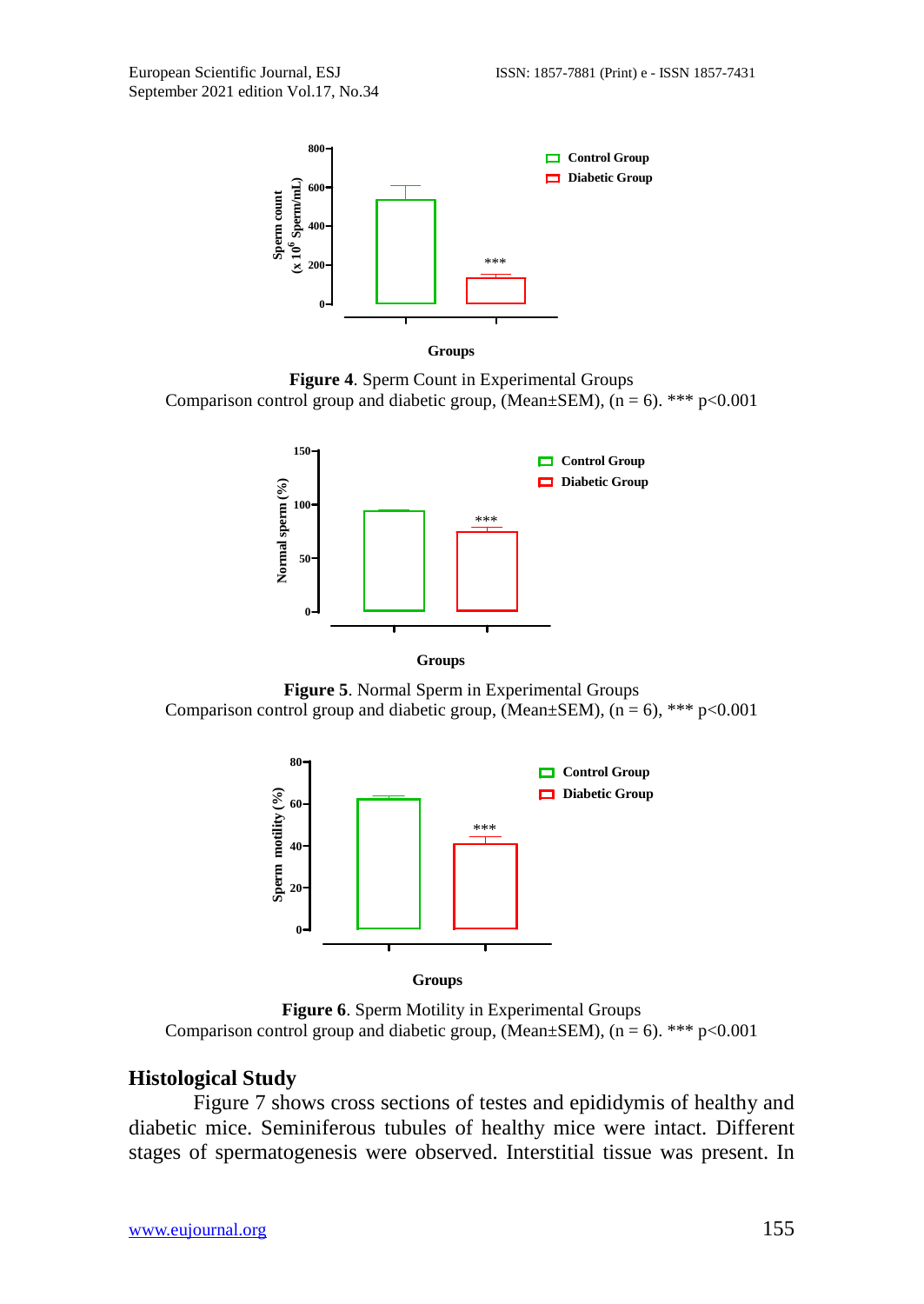contrast, seminiferous tubules of diabetic animals were atrophied. There was also an increase in inter-tubular spaces, loss of interstitial tissue, and degeneration of seminiferous tubules. As for the epididymis, an almost complete reduction in the number of spermatozoa in its duct was observed in diabetic animals compared to healthy animals.



**Figure 7.** Cross Section of Testicular Tubules and the Epididymis in Experimental Groups  $A_1$  and  $A_2$ : Seminiferous tubules of the control group;  $B_1$  and  $B_2$ : Seminiferous tubules of the diabetic group; C: Epididymis of the control group; D: Epididymis of the diabetic group; ST: Seminiferous tubules; IT: Interstitial Tissue; GC: Germ Cells; Sp: Sperm. Tubular atrophy (blue arrows); Increase of intercellular space (green arrows); Degeneracy of seminiferous tubules (red arrows); reduction of sperm population (red asterisks).  $A_1$  *and B<sub>1</sub> Magnification:* $\times$ 100;  $A_2$ ,  $B_2$ ,  $C$  *and D Magnification:*  $\times$ 400; *Hematoxylin and Eosin Staining*

#### **Discussion**

This study was performed to examine effects of diabetes mellitus on the male reproductive system of mice after one cycle of spermatogenesis. Chronic hyperglycemia was induced by alloxan. Alloxan is a drug widely used to induce experimental diabetes. It selectively destroys β-cells of pancreatic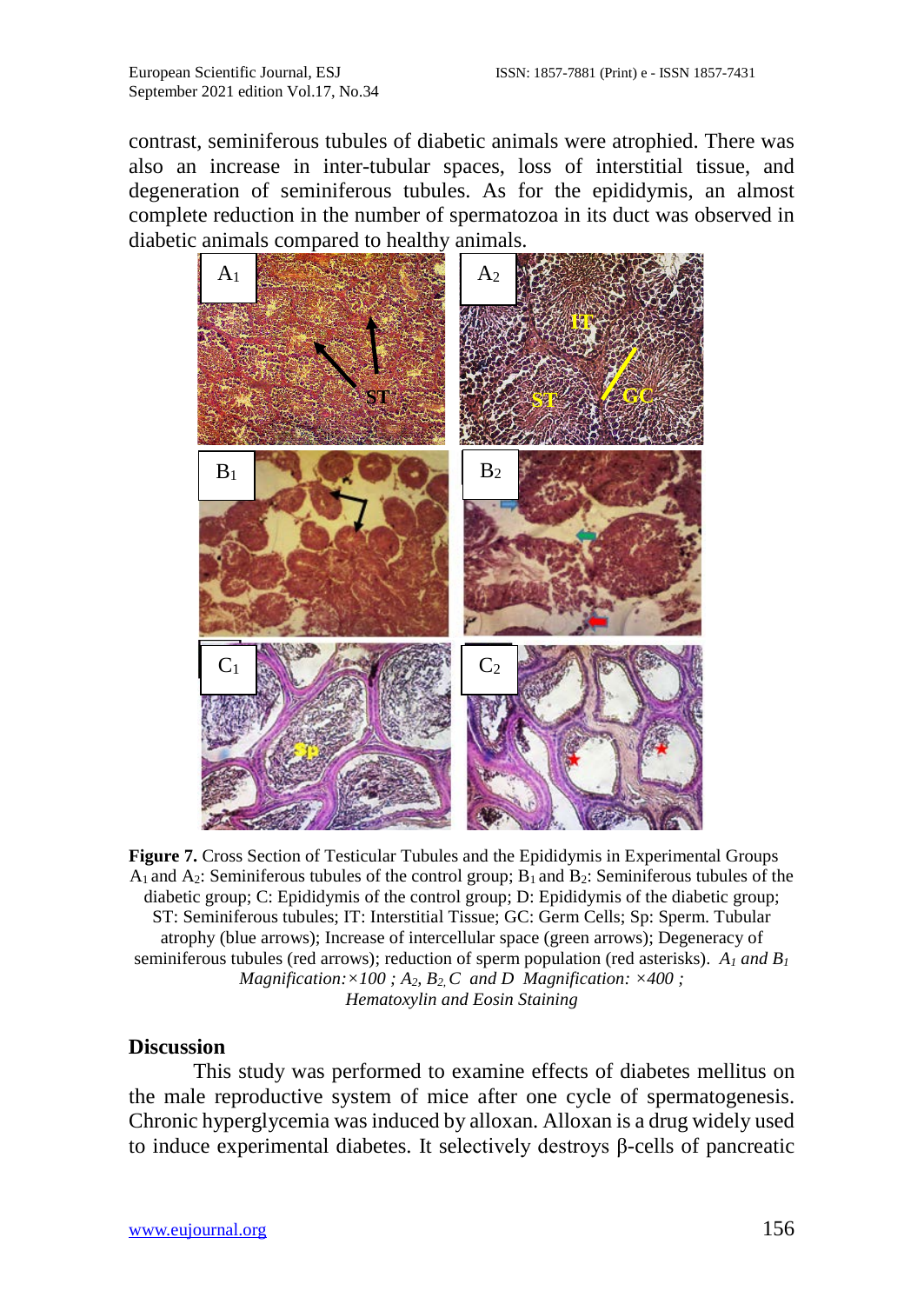islets (Szkudelski, 2001; Soltésová & Herichová, 2011). In contrast to streptozotocin, it seems that the change that appears in other organs after alloxan administration is related to chronic hyperglycemia and not to alloxan (Bolzan & Bianchi, 2002). In this study, the blood glucose level of the diabetic group was significantly higher than the control group. This is due to a decrease in serum insulin levels as a consequence of the destruction of pancreatic islet β-cells. In addition, the body weight of diabetic animals decreased during the experiment while that of the control group increased. This weight loss can be explained by an increase in gluconeogenesis in diabetic subjects. Indeed, insulin deficiency leads to an increase in serum levels of counter-regulatory hormones (glucagon, catecholamines, cortisol and growth hormone) (Meyer *et al*., 1998). These hormones induce lipolysis and lead to an increase in the serum concentration of gluconeogenesis precursors.

Serum FSH, LH and testosterone concentrations in the diabetic group were significantly lower than in the control group. This result is consistent with the literature (Murray *et al*., 1981; Steger *et al*., 1989; Ballester *et al*., 2004). Yogev *et al*. (1985) even noted a systematic decrease in serum LH level in diabetic animals from the second day of diabetes. The reduction in pituitary gonadotropin level is thought to be due to a decrease in GnRH level. Indeed, results of a GnRH stimulation test on the pituitary in diabetic rats showed a blunted response (Seethalakshmi *et al*., 1987).

Thus, a decrease in the expression of LH associated with that of insulin in the testicular tissue leads to a dysfunction of the Leydig cells, and thus a defect in testosterone secretion. Hypogonadism would therefore be one of the potential causes of the decrease in sperm count and normal mobile sperm rates observed in the diabetic group. However, oxidative stress caused by chronic hyperglycemia is thought to be the major cause of testicular damage. Indeed, previous work indicated that oxidative stress damages sperm nuclear and mitochondrial DNA (Amaral *et al*., 2006; Aitken & Kopper, 2011; Kotian *et al*., 2019). Spermatozoa are highly vulnerable to oxidative attack as they lack significant antioxidant protection due to the limited volume and distribution of cytoplasmic space in which an appropriate armoury of defensive enzymes is housed (hyaluronidase, acid proteinases, arylsulfatase, ribonuclease, alkaline phosphatase). In particular, sperm membrane lipids are sensitive to oxidative stress because they are rich in polyunsaturated fatty acids. The susceptibility to oxidative attack is further exacerbated by the fact that these cells actively generate reactive oxygen species (ROS) to stimulate the increased tyrosine phosphorylation associated with sperm capacitation.

However, this positive role for ROS is reversed when sperm are stressed. Under these conditions, they default to an intrinsic apoptotic pathway characterised by mitochondrial ROS generation, loss of mitochondrial membrane potential, caspase activation, exposure to phosphatidylserine, and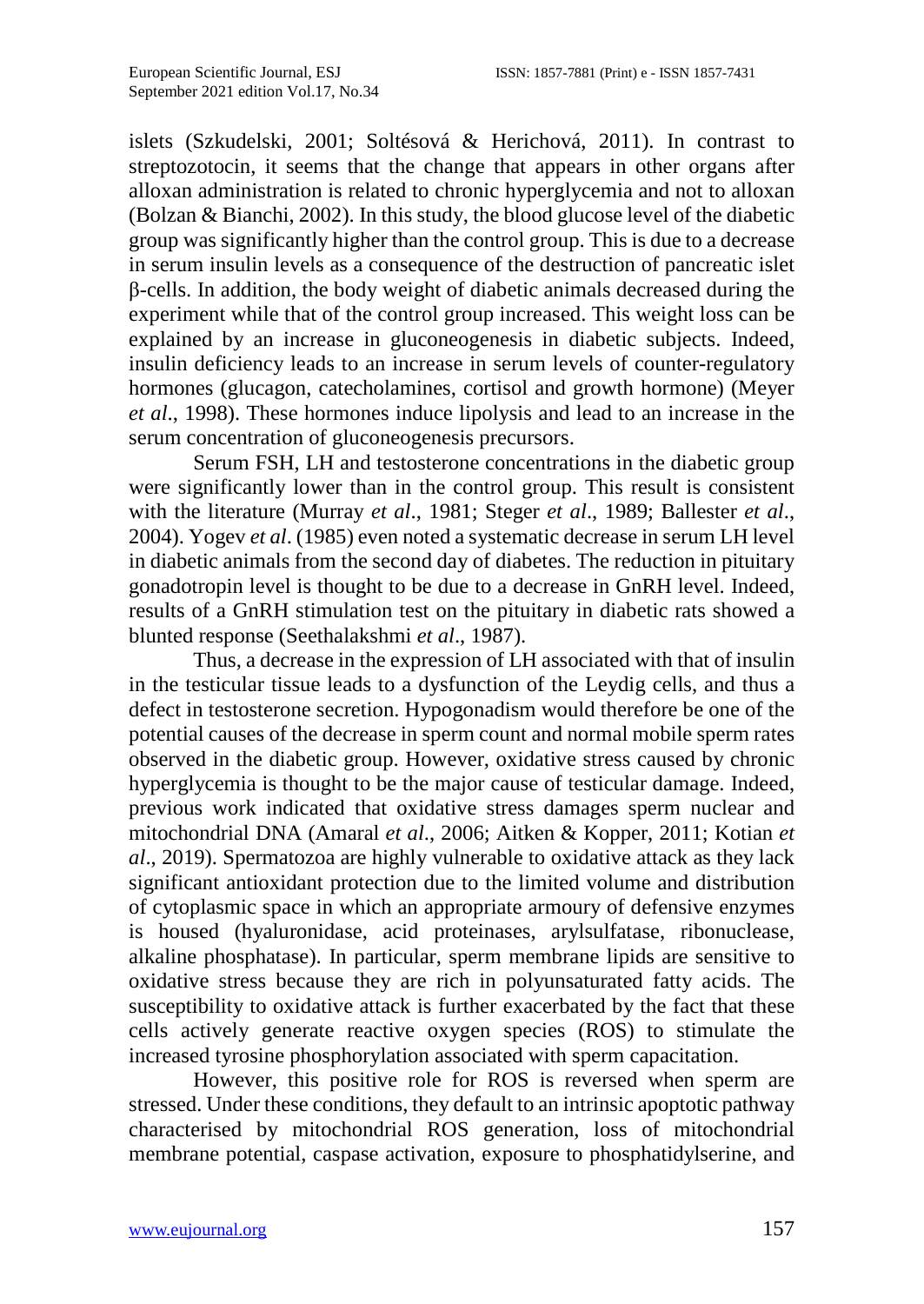oxidative DNA damage (Aitken *et al*., 2016). Thus, cessation or dysfunction of spermatogenesis leads to reduced sperm count and increased numbers of abnormal and immobile sperm. Delfino *et al*. also showed that diabetes mellitus alters sperm parameters and affects sperm quality (Delfino *et al*., 2007). The alteration of sperm parameters is corroborated by the analysis of histological sections of the testes and epididymis of diabetic animals. Indeed, seminiferous tubules of diabetic animals were atrophied. There was also an increase in inter-tubular spaces, a loss of interstitial tissue, and degeneration of seminiferous tubules. An almost complete reduction in sperm count was observed in the duct of the epididymis. Thus, the decrease in testicular weight is related to the decrease in the number of germ and somatic cells in testicles. Comparable results have been reported by Shojaeii *et al*. and Kianifard (Shojaeii *et al*., 2014; Kianifard, 2016).

#### **Conclusion**

In conclusion, chronic hyperglycemia is deleterious to the male reproductive system of mice. Hypogonadism, which might be associated with oxidative stress and caused by this persistent hyperglycemia, induce a decrease in sperm count, normal and motile sperm counts and testes weight, alteration of sperm parameters, atrophy, and degeneration of seminiferous tubules. This can lead to infertility in men with diabetes mellitus (by extension of this study to men).

#### **References:**

- 1. Aitken, R. J., Gibb, Z., Baker, M. A., Drevet, J. & Gharagozloo, P. (2016). Causes and consequences of oxidative stress in spermatozoa. Reproduction, Fertility and Development, 28: 1-0.
- 2. Aitken, R. J. & Kopper, A. J. (2011). Apoptosis and DNA damage in human spermatozoa. Asian Journal of Andrology, 13: 36-42.
- 3. Amaral, S., Moreno, A. J., Santos, M. S., Seiça, R., Ramalho-Santos, J. (2006). Effects of hyperglycemia on sperm and testicular cells of Goto-Kakizaki and streptozotocin-treated rat models for diabetes. Theriogenology, 66: 2056-2067.
- 4. Arikawe, A. P., Daramola, A. O., Odofin, A. O. & Obika, L. F. (2006). Alloxan-induced and insulin-resistant diabetes mellitus affect semen parameters and impair spermatogenesis in male rats. African Journal of Reproductive Health, 10: 106-113.
- 5. Ballester, J., Munoz, M. C., Domínguez, J., Rigau, T., Guinovart, J. J., Rodríguez-Gil, J. E. (2004). Insulin-dependent diabetes affects testicular function by FSH- and LH-linked mechanisms. Journal of Andrology, 25: 706-719.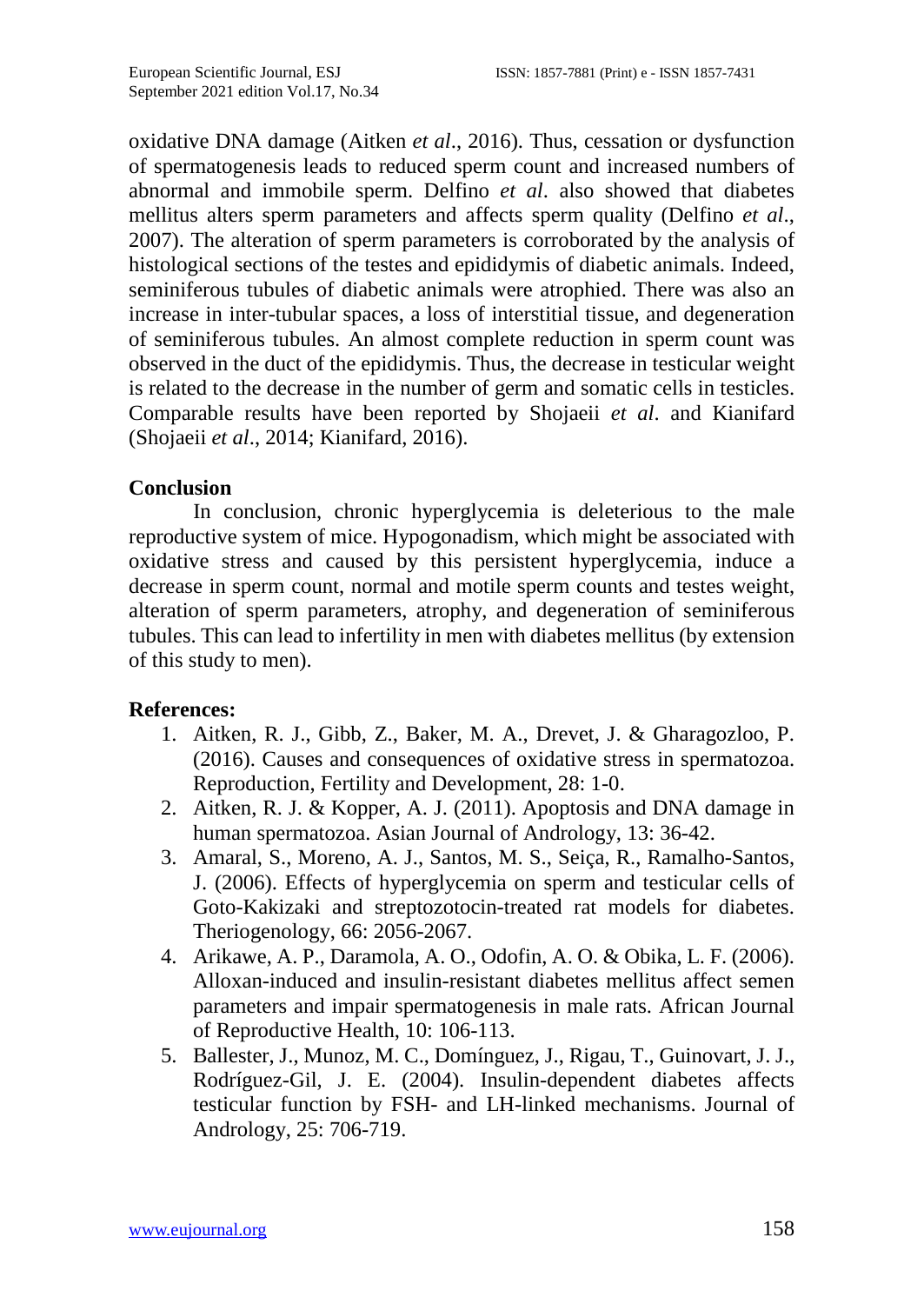- 6. Bebb, R., Millar, A. & Brock, G. (2018). Dysfonction sexuelle et hypogonadisme chez les hommes diabétiques. Canadian Journal of Diabetes, 42: 28-33.
- 7. Bolzan, A. D. & Bianchi, M. S. (2002). Genotoxicity of streptozotocin. Mutation Research. 512:121-134.
- 8. Carvalho, C. A., Camargo, A. M., Cagnon, V. H. & Padovani, C. R., (2003). Effects of experimental diabetes on the structure and ultrastructure of the coagulating gland of C57BL/6J and NOD Mice. The Anatomical Record. Part A, Discoveries in Molecular, Cellular, and Evolutionary Biology, 270: 129-136.
- 9. Corona, G., Giorda, C. B., Cucinotta, D., Guida, P., Nada, E. & the SUBITO-DE study group, (2013). The SUBITO-DE study: Sexual dysfunction in newly diagnosed type 2 diabetes male patients. Journal Endocrinological Investigation, 36: 864-868.
- 10. Delfino, M., Imbrogno, N., Elia, J., Capogreco, F. & Mazzilli, F. (2007). Prevalence of diabetes mellitus in male partners of infertile couples. Minerva Urology and Nephrology, 59: 131-135.
- 11. Ding, G-L., Liu, Y., Liu, M-E., Pan, J-X., Guo, M-X., Sheng, J-Z. & Huang, H-F. (2015). The effects of diabetes on male fertility and epigenetic regulation during spermatogenesis. Asian Journal of Andrology, 17: 948-953.
- 12. IDF (2019). L'Atlas du diabète de la Fédération Internationale du Diabète. 9ème Edition: 176p.
- 13. Gumieniczek, A. & Wilk, M. (2009). Nitrosative stress and glutathione redox system in four different tissues of alloxan-induced hyperglycemic animals. Toxicology Mechanisms and Methods, 19: 302-307.
- 14. Jangir, R. N. & Jain, G. C. (2014). Diabetes Mellitus Induced Impairment of Male Reproductive Functions: A Review. Current Diabetes Reviews, 10(3) : 147-157.
- 15. Kianifard, D. (2016). Microscopic study of testicular tissue structure and spermatogenesis following long term dose dependent administration of monosodium glutamate in adult diabetic rats. Romanian Journal of Diabetes Nutrition & Metabolic Diseases, 23(2): 147-158.
- 16. Kotian, S. R., Kumar, A., Mallik, S. B., Bhat, N. P., Souza, A. D. & Pandey, A. K. (2019). Effect of Diabetes on the Male Reproductive System-A Histomorphological Study. Journal of Morphological Sciences, 36:17-23.
- 17. Linder, R. E., Strader, L. F., slot, V. L. & Suarez, J. D. (1992). Endpoints of Spermatoxicity in the Rat after Short Duration Exposures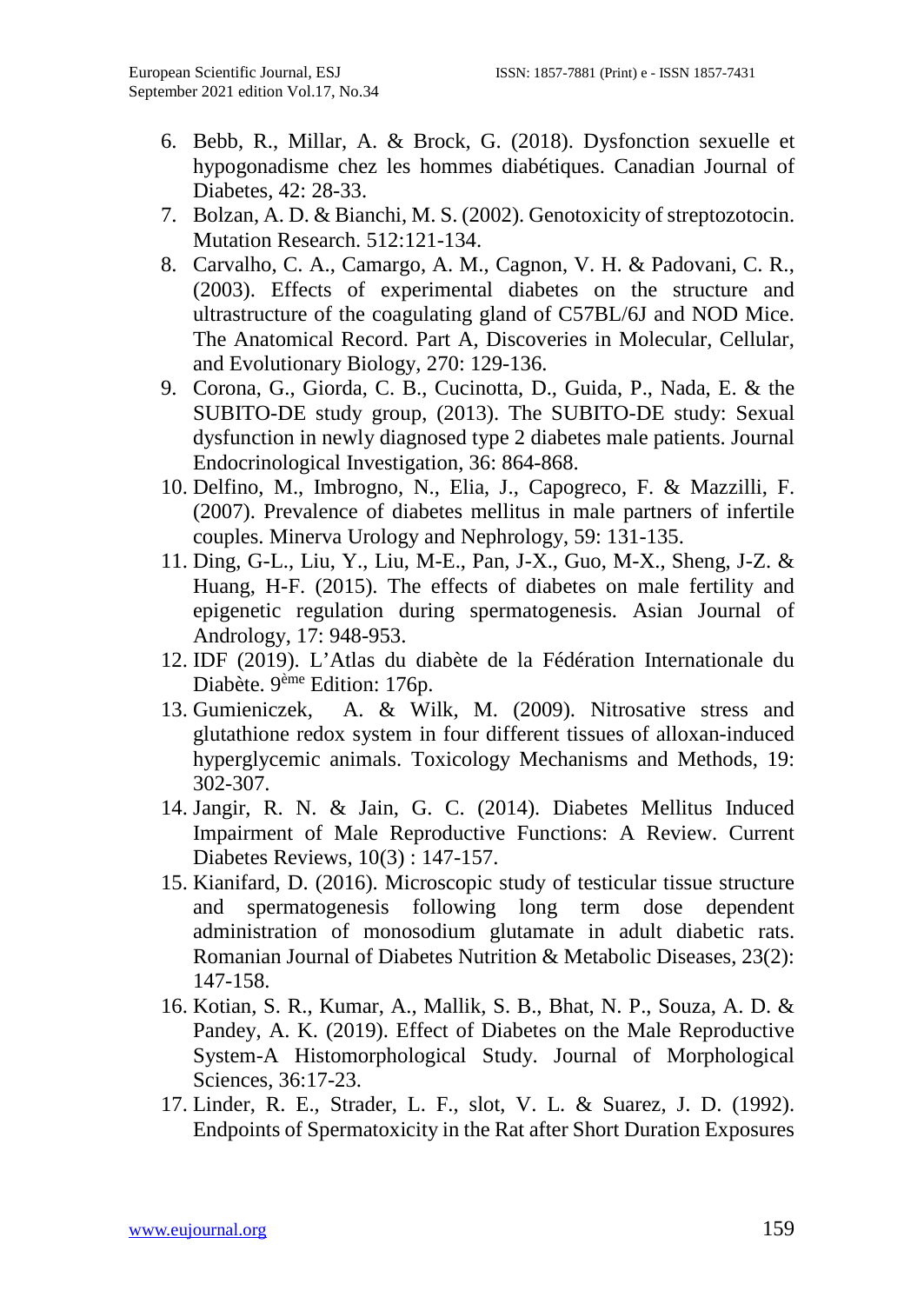to Fourteen Reproductive Toxicants. Reproductive Toxicology, 6: 491-505.

- 18. Maiorino, M. I., Bellastella, G., Della, Volpe, E., Casciano, O., Scappaticcio, L., Cirillo, P., Giugliano, D. & Esposito, K. (2017). Erectile dysfunction in young men with type 1 diabetes. International Journal of Impotence Research, 29: 17-22.
- 19. Meyer, C., Stumvoll, M., Nadkarni, V., Dostou, J., Mitrakou, A. & Gerich, J. (1998). Abnormal renal and hepatic glucose metabolism in type 2 diabetes mellitus. Journal of Clinical Investigation, 102: 619- 624.
- 20. Murray, F. T., Orth, J., Gunsalus, G., Weisz, J., Jefferson, L. S., Musto, N. A. & Bardin, C. W. (1981). The pituitary-testicular axis in the streptozotocin diabetic male rat: evidence for gonadotroph, Sertoli cell and Leydig cell dysfunction. International Journal of Andrology, 4: 265-80.
- 21. Ngoula, F., Watcho, P., Dongmo, M. C., Kenfack, A., Kamtchouing, P. & Tchamboué, J. (2007). Effects of Pirimiphos-methyl (an organophosphate insecticide) on the fertility of adult male rats. African Health Science, 7(1): 3-9.
- 22. OECD 416 (2001). Ligne directrice de l'OECD pour les essais de produits chimiques; Étude de toxicité pour la reproduction sur deux générations: 14p.
- 23. Punthakee, Z., Goldenberg, R. & Katz, P. (2018). Définition, classification et diagnostic du diabète, du prédiabète et du syndrome métabolique. Canadian Journal of Diabetes, 42: 10-15.
- 24. Rosen, R. C., Fisher, W. A., Eardley, I., Niederberger, C., Nadel, A. & Sand, M. (2004). The multinational Men's Attitudes to Life Events and Sexuality (males) study: I. Prevalence of erectile dysfunction and related health concerns in the general population. Current Medical Research and Opinion, 20(5): 607-617.
- 25. Seethalakshmi, L., Menon, M. & Diamond, D. (1987). The effect of streptozotocin-induced diabetes on the neuroendocrine-male reproductive tractaxis of the adult rat. The Journal of Urology, 138:190-194.
- 26. Shojaeii, S., Firoozabadi, A. D., Rasouli, M. B., Shahri, N. M. & Haghparast, A. (2014). Morphological Evaluation of Testis Tissue of Rats in Various Time Points after Diabetes Type 1 Induction. Iranian Journal of Diabetes and Obesity, 5(3): 98-106.
- 27. Soltésová, D. & Herichová, I. (2011). On the mechanisms of diabetogenic effects of alloxan and streptozotocin. Diabetologie, 14: 130-138.